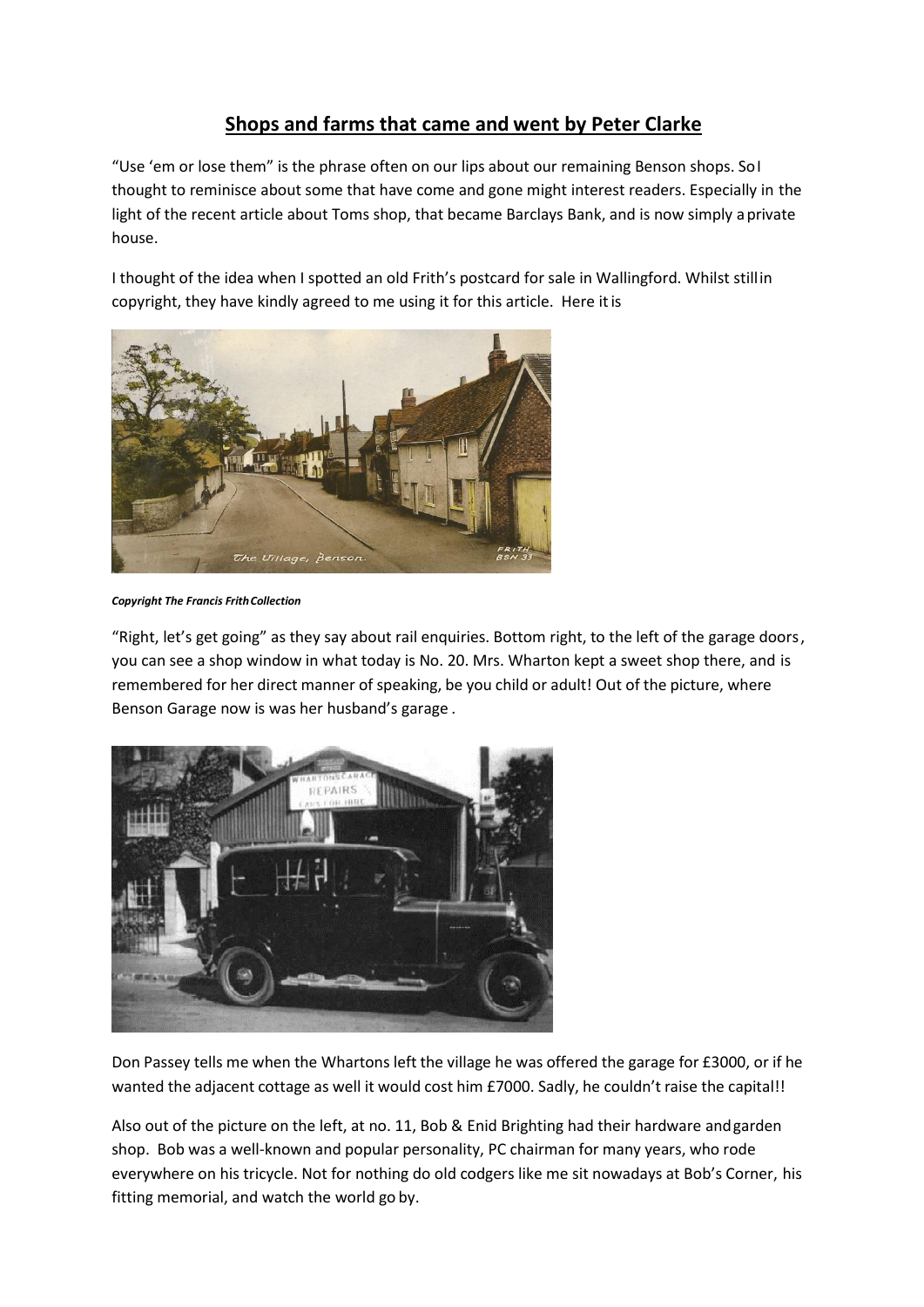You can see the low wall in front of College farm House on the corner with Chapel Lane much is as it is today, then comes the first of the College Farm barns. For me, the loss of the farm in the centre of the village represents a seismic change in Benson's way of life. When replaced by the row of shops (so important to us today) Benson ceased to be a strictly rural community, and just became a large village convenient to so many of today's commuters. Down in Castle Square the same thingwas happening as Bertie West's Castle Farm fields became Horseshoe Lane.



*The old British School is clearly shown in the right background*

Now look opposite College Farm at what is today the Co-op. A close up is here



The shop was then called Slaughter's and the manager was a well known village character called Bill Snugs - a bell ringer and loud member of St Helen's choir! Where large Co-op lorries back withsuch dexterity today you can see a large greenhouse, and on the far side of the large shopearlier Pengelly's shop